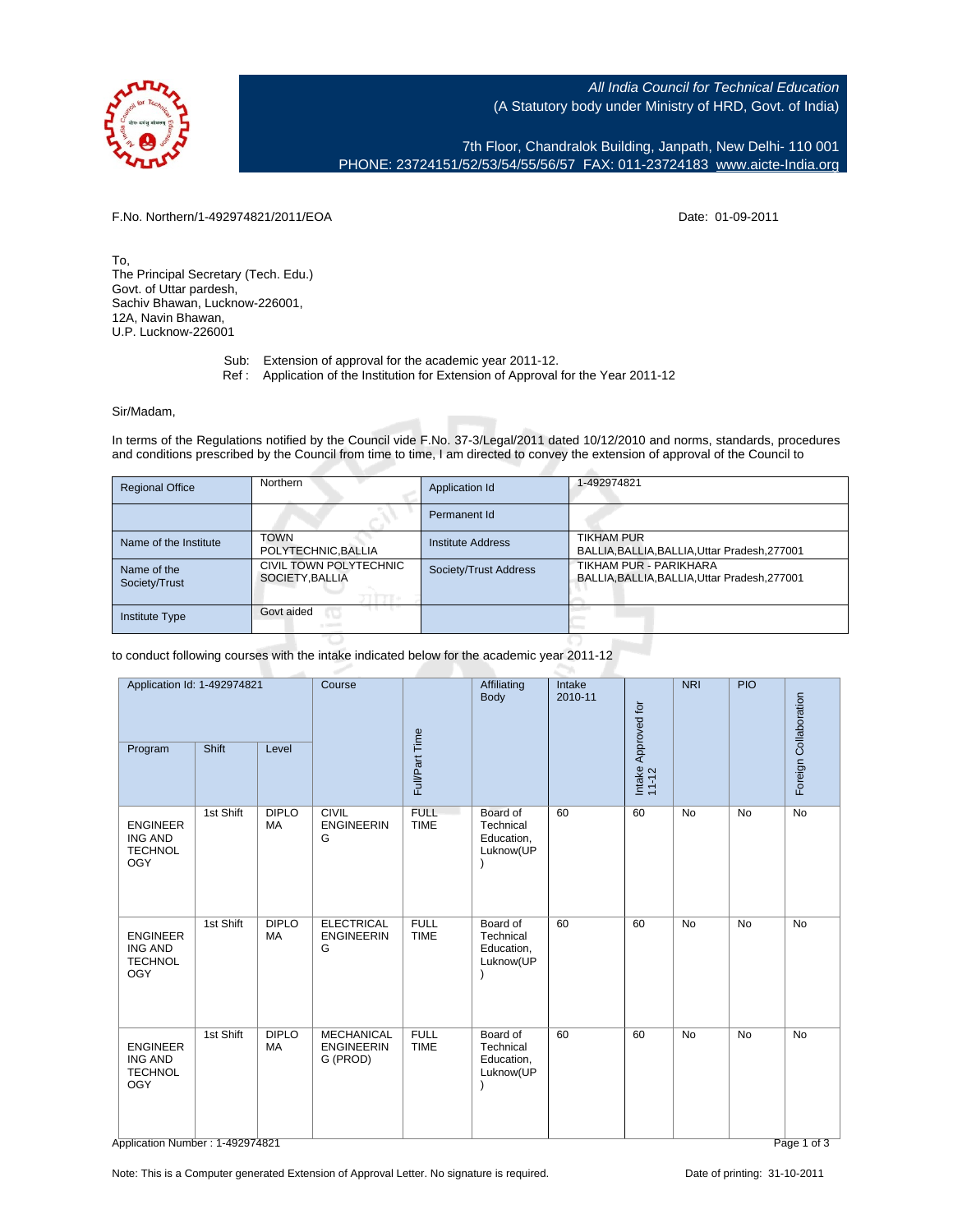All India Council for Technical Education (A Statutory body under Ministry of HRD, Govt. of India)



7th Floor, Chandralok Building, Janpath, New Delhi- 110 001 PHONE: 23724151/52/53/54/55/56/57 FAX: 011-23724183 [www.aicte-India.org](http://www.aicte-India.org)

| Application Id: 1-492974821                                       |           | Course             |                                                                                                 | Affiliating<br>Body        | Intake<br>2010-11                                             |          | <b>NRI</b>                   | <b>PIO</b> | Foreign Collaboration |    |
|-------------------------------------------------------------------|-----------|--------------------|-------------------------------------------------------------------------------------------------|----------------------------|---------------------------------------------------------------|----------|------------------------------|------------|-----------------------|----|
| Program                                                           | Shift     | Level              |                                                                                                 | Full/Part Time             |                                                               |          | Intake Approved for<br>11-12 |            |                       |    |
| <b>ENGINEER</b><br><b>ING AND</b><br><b>TECHNOL</b><br><b>OGY</b> | 1st Shift | <b>DIPLO</b><br>МA | MECHANICAL<br><b>ENGINEERIN</b><br>G (AUTO)                                                     | <b>FULL</b><br><b>TIME</b> | Board of<br>Technical<br>Education,<br>Luknow(UP<br>$\lambda$ | 60       | 60                           | No         | No                    | No |
| <b>ENGINEER</b><br><b>ING AND</b><br><b>TECHNOL</b><br><b>OGY</b> | 2nd Shift | <b>DIPLO</b><br>МA | <b>CIVIL</b><br><b>ENGINEERIN</b><br>G (2 SHIFT)                                                | <b>FULL</b><br><b>TIME</b> | Board of<br>Technical<br>Education,<br>Luknow(UP              | 60       | 60                           | No         | No                    | No |
| <b>ENGINEER</b><br><b>ING AND</b><br><b>TECHNOL</b><br><b>OGY</b> | 2nd Shift | <b>DIPLO</b><br>MA | <b>ELECTRICAL</b><br><b>ENGINEERIN</b><br>G<br>œ                                                | <b>FULL</b><br><b>TIME</b> | Board of<br>Technical<br>Education,<br>Luknow(UP<br>$\lambda$ | 60<br>Ωĵ | 60                           | No         | No                    | No |
| <b>ENGINEER</b><br><b>ING AND</b><br><b>TECHNOL</b><br><b>OGY</b> | 2nd Shift | <b>DIPLO</b><br>МA | <b>MECHANICAL</b><br><b>ENGINEERIN</b><br>G (PROD)                                              | <b>FULL</b><br><b>TIME</b> | Board of<br>Technical<br>Education,<br>Luknow(UP<br>$\lambda$ | 60       | 60                           | No         | <b>No</b>             | No |
| <b>ENGINEER</b><br><b>ING AND</b><br><b>TECHNOL</b><br><b>OGY</b> | 2nd Shift | <b>DIPLO</b><br>MA | <b>MECHANICAL</b><br><b>ENGINEERIN</b><br>G (AUTO)                                              | <b>FULL</b><br><b>TIME</b> | Board of<br>Technical<br>Education,<br>Luknow(UP<br>$\lambda$ | 60       | 60                           | No         | No                    | No |
| MANAGEM<br>ENT                                                    | 1st Shift | <b>DIPLO</b><br>МA | <b>MODERN</b><br><b>OFFICE</b><br>MANAGEMEN<br>T AND<br><b>SECRETARIA</b><br><b>L PRACTICES</b> | <b>FULL</b><br>TIME        | Board of<br>Technical<br>Education,<br>Luknow(UP<br>$\lambda$ | 60       | 60                           | No         | No                    | No |
| MANAGEM<br><b>ENT</b>                                             | 2nd Shift | <b>DIPLO</b><br>МA | <b>MODERN</b><br><b>OFFICE</b><br>MANAGEMEN<br>T AND<br><b>SECRETARIA</b><br><b>L PRACTICES</b> | <b>FULL</b><br>TIME        | Board of<br>Technical<br>Education,<br>Luknow(UP<br>$\lambda$ | 60       | 60                           | No         | No                    | No |